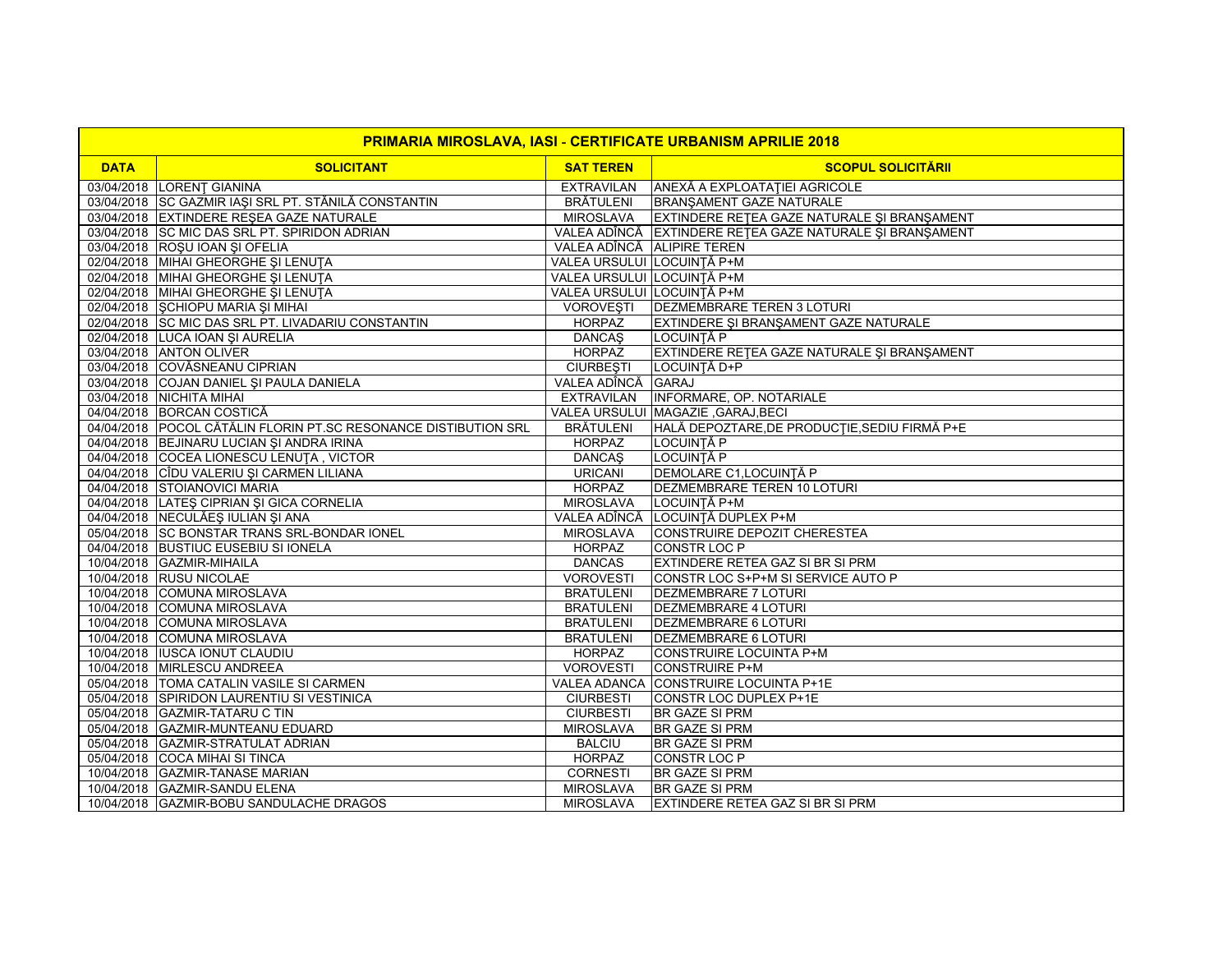| 11/04/2018 SC CUPTOR DE VIS-IEPURI GALINA                 | <b>BRATULENI</b>           | <b>INLOCUITESTE CU 1302/15.12.2017</b>                            |
|-----------------------------------------------------------|----------------------------|-------------------------------------------------------------------|
| 11/04/2018 BATINCU VASILE SI TATIANA                      | <b>MIROSLAVA</b>           | LOCUINTA DUPLEX P+1E                                              |
| 11/04/2018  ILIE MIHAI-TERMO SANITAL                      | HORPAZ                     | EXTINDERE COND GAZ, PR RED SI BR SI PRM                           |
| 11/04/2018 CHESCU VIOREL CATALIN                          |                            | VALEA ADANCA CONSTR LOC D+P+M                                     |
| 11/04/2018 LOZANU LUCIAN                                  | <b>MIROSLAVA</b>           | <b>INFORMARE, OP. NOTARIALE</b>                                   |
| 11/04/2018 ANGHELEA IULIAN FLORIN ȘI LOREDANA OANA        | <b>HORPAZ</b>              | DEMOLARE C1 SI C2, CONSTR 3 LOC P+M                               |
| 11/04/2018 CASIAN IONUT, SAVIN COSTEL                     | <b>CIURBESTI</b>           | CONSTR LOC D+P+1E                                                 |
| 11/04/2018 MINEATA CATALIN SI CRISTINA MIHAELA            | <b>DANCAS</b>              | ALIPIRE 3 LOTURI                                                  |
| 12/04/2018 MOROŞANU BOGDAN VASILICĂ                       | VALEA ADÎNCĂ LOCUINȚĂ P+M  |                                                                   |
| 12/04/2018 BODRUG VADIM                                   |                            | VALEA URSULUI DEZMEMBRARE TEREN 9 LOTURI                          |
| 12/04/2018 MOROSANU BOGDAN VASILICĂ                       | VALEA ADÎNCĂ LOCUINTĂ P+M  |                                                                   |
| 12/04/2018 ADAMANT INVEST SRL                             | <b>BALCIU</b>              | SASE LOCUINTE P+E                                                 |
| 12/04/2018 PETRIŞOR VASILICA                              |                            | VALEA ADÎNCĂ ALIMENTARE CU EN. ELECTRICA LOCUINTE                 |
| 12/04/2018 FLOREA BUZARU BOGDAN                           | <b>MIROSLAVA</b>           | LOCUINTĂ DUPLEX P+E                                               |
| 12/04/2018 GOŞMAN CĂTĂLINA ELENA                          | MIROSLAVA                  | <b>HALĂ METALICĂ</b>                                              |
| 13/04/2018 MIHOC GHEORGHITĂ ȘI MIHAELA                    |                            | VALEA ADÎNCĂ EXTINDERE, CONSOLIDARE ȘI MODERNIZARE LOCUINȚĂ       |
| 13/04/2018 PARNICĂ ALINA ȘI AUREL                         | <b>CIURBESTI</b>           | LOCUINȚĂ P                                                        |
| 13/04/2018   IONESCU IULIAN PRIN SC SFERA ID SRL          | <b>HORPAZ</b>              | EXTINDERE RETEA GAZE NATURALE ȘI BRANȘAMENT                       |
| 13/04/2018 HOROBET IONEL SI MIHAELA                       | <b>VOROVESTI</b>           | INFORMARE, OP. NOTARIALE                                          |
| 13/04/2018 HOROBET IONEL ȘI MIHAELA                       | <b>VOROVESTI</b>           | INFORMARE, OP. NOTARIALE                                          |
| 13/04/2018 WADI RAKAN ŞI DANA                             | <b>HORPAZ</b>              | <b>CREARE DRUM SERVITUTE</b>                                      |
| 13/04/2018 SC REAL TRADE SRL                              |                            | VALEA ADÎNCĂ ALIMENTARE CU ENERGIE ELECTRICĂ 2 LOCUINȚE COLECTIVE |
| 13/04/2018 BĂRBUCEANU IONUȚ VIRGIL                        | <b>HORPAZ</b>              | SCHIMBARE DESTINAȚIE DIN LOCUINȚĂ ÎN SPAȚIU COMERCIAL             |
| 13/04/2018   MANTALE RALUCA SIMONA, VASILE CODRIN         | VALEA ADÎNCĂ LOCUINȚĂ D+P  |                                                                   |
| 13/04/2018 SAVIN SIMONA OLIMPIA, ACOSTĂCHIOAIEI MARIUS    | <b>HORPAZ</b>              | <b>GARAJ</b>                                                      |
| 13/04/2018 ALBU DOINA, NEGRU ELENA ALEXANDRA, RUSU MARIA  | <b>CORNESTI</b>            | LOCUINTĂ P+M , DEMOLARE C2 , INTRARE ÎN LEGALITATE C3             |
| 13/04/2018 SC BMC HOME CONSTRUCT SRL PRIN BALAN MARIAN    | <b>HORPAZ</b>              | <b>CINCI LOCUINTE P+E</b>                                         |
| 16/04/2018 CIUBOTARU ALIN DUMITRU                         | <b>HORPAZ</b>              | LOCUINTĂ P+E                                                      |
| 16/04/2018 CIUBOTARU ALIN DUMITRU                         | <b>HORPAZ</b>              | LOCUINTĂ P+E                                                      |
| 16/04/2018 HODOREANU CRISTINA                             | <b>CORNEȘTI</b>            | LOCUINȚĂ P                                                        |
| 16/04/2018 VERINGĂ ELENA, BERIJAN ANA                     | <b>EXTRAVILAN</b>          | DEZMEMBRARE TEREN 4 LOTURI                                        |
| 16/04/2018   IONESCU RALUCA DENISA                        | HORPAZ                     | 7 LOCUINTE P                                                      |
| 17/04/2018 ASOFIEI MIRELA, IONESCU LUCIAN                 | <b>PROSELNICI</b>          | INFORMARE, OP. NOTARIALE                                          |
| 17/04/2018 ARITON GABRIELA                                |                            | VALEA ADÎNCĂ LOCUINȚĂ P+2E                                        |
| 17/04/2018 SC BEN RESIDENS SRL PRIN STOLNICEANU IOSIF     | <b>HORPAZ</b>              | <b>ALIPIRE TEREN</b>                                              |
| 17/04/2018 BACOŞCĂ CLAUDIU ȘI MIHAELA                     | <b>BALCIU</b>              | LOCUINȚĂ DUPLEX D+P+E+M                                           |
| 17/04/2018 MIHAI GHEORGHE ȘI LENUȚA                       | VALEA URSULUI LOCUINȚĂ P+M |                                                                   |
| 17/04/2018 SC LOREDA PLUS SRL                             | <b>MIROSLAVA</b>           | <b>DEZMEMBRARE TEREN 3 LOTURI</b>                                 |
| 17/04/2018 BOBU GHEORGHIȚĂ ȘI ELENA                       |                            | VALEA URSULUI DEZMEMBRARE TEREN 7 LOTURI                          |
| 17/04/2018 COMĂNESCU ILINCA CHRISTIANA                    | <b>BALCIU</b>              | DEZMEMBRARE TEREN 19 LOTURI                                       |
| 17/04/2018 FRUNZARU MIHAI                                 | <b>PROSELNICI</b>          | <b>DEZMEMBRARE TEREN 2 LOTURI</b>                                 |
| 17/04/2018 GRĂDINARU NICUȘOR ȘI ANA                       | <b>MIROSLAVA</b>           | INTRARE ÎN LEGALITATE LOCUINȚĂ P+M                                |
| 17/04/2018 PĂLIMARU GABRIEL ALEXANDRU ȘI PETRONELA IONELA | <b>MIROSLAVA</b>           | EXTINDERE ȘI MANSARDARE LOCUINȚĂ                                  |
| 18/04/2018   TARĂLUNGĂ IONUȚ ȘI MIHAELA OANA              | <b>URICANI</b>             | MODERNIZARE ȘI EXTINDERE LOCUINȚĂ                                 |
| 18/04/2018 BOBOC ANDREEA ȘI DUMITRU DANIEL                | <b>HORPAZ</b>              | LOCUINȚĂ D+P+E+M                                                  |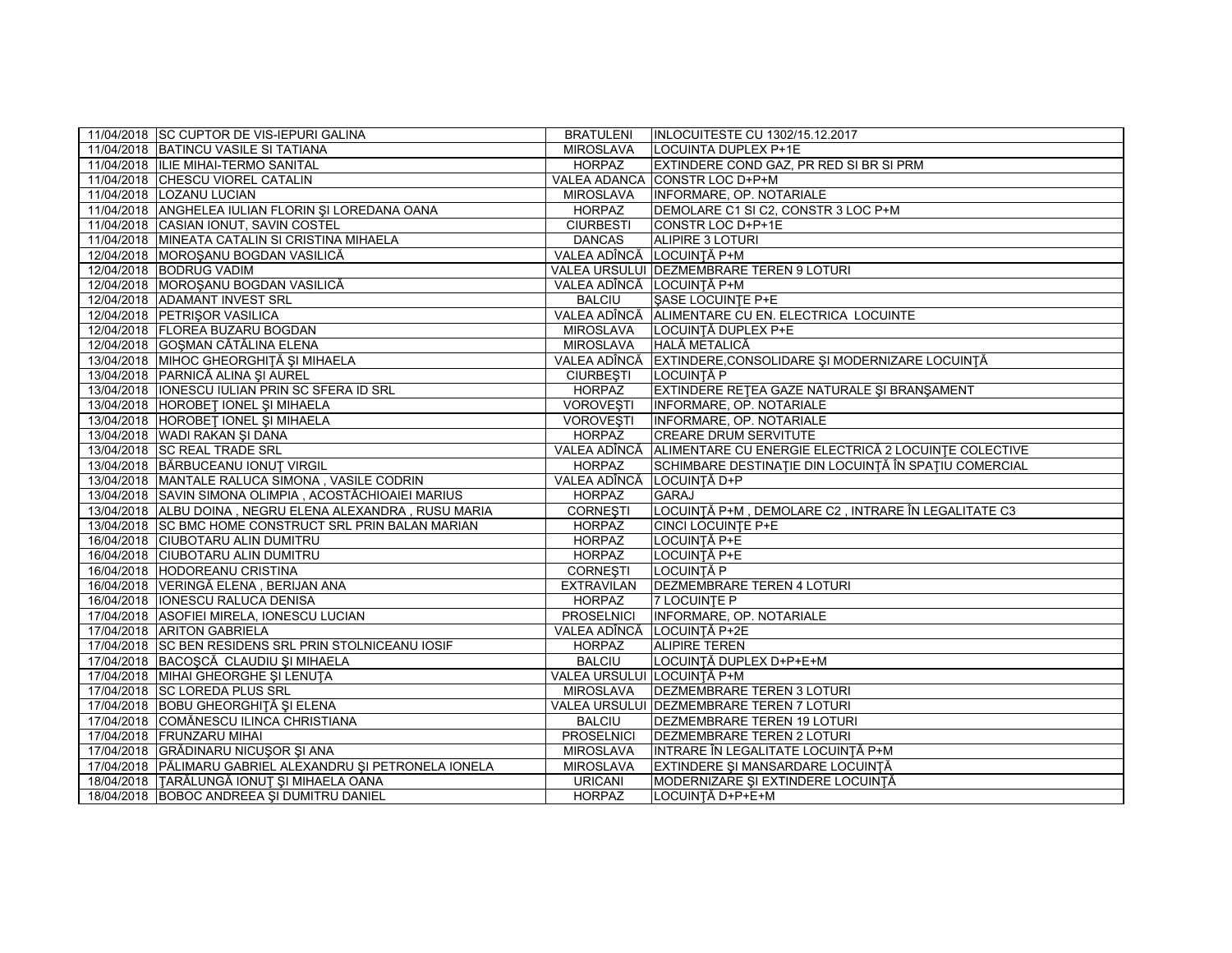|                        | 18/04/2018 BENDESCU MARIUS CĂTĂLIN ȘI ELENA ALINA          | <b>HORPAZ</b>               | INFORMARE, OP. NOTARIALE                                                  |
|------------------------|------------------------------------------------------------|-----------------------------|---------------------------------------------------------------------------|
|                        | 18/04/2018 LAZĂR SĂNDEL ȘI OLIMPIA                         |                             | VALEA ADÎNCĂ EXTINDERE ȘI MANSARDARE LOCUINȚĂ                             |
|                        | 18/04/2018 BALAHUR GEORGIANA                               | VALEA ADÎNCĂ LOCUINȚĂ P     |                                                                           |
|                        | 18/04/2018 NASTASĂ TRAIAN ȘI LORIS                         | <b>CIURBESTI</b>            | LOCUINȚĂ P                                                                |
|                        | 18/04/2018 ANDRIES ALINA IOANA                             | <b>CORNESTI</b>             | LOCUINTĂ P                                                                |
|                        | 19/04/2018 IFRIM GABRIEL PT.TELEKOM ROMANIA                |                             | MIROSLAVA AMPLASARE STAȚIEFIXĂ DE EMISIE RECEPȚIE PENTRU TELEFONIE MOBILĂ |
|                        | 19/04/2018 TĂRTĂCUȚĂ CONSTANTIN TEODOR                     | VALEA ADÎNCĂ LOCUINȚĂ P     |                                                                           |
|                        | 19/04/2018 TĂRTĂCUȚĂ CONSTANTIN TEODOR                     | VALEA ADÎNCĂ LOCUINȚĂ P     |                                                                           |
|                        | 19/04/2018 SC GRAL CONSTRUCT SRL,                          |                             | VALEA ADÎNCĂ 5 LOCUINȚE TRIPLEX P+E                                       |
|                        | 19/04/2018 SC CASALUXEDIL SRL                              | <b>HORPAZ</b>               | LOCUINȚĂ P+M                                                              |
|                        | 19/04/2018 TĂRTĂCUȚĂ CONSTANTIN TEODOR                     | VALEA ADÎNCĂ LOCUINȚĂ P     |                                                                           |
|                        | 19/04/2018 TĂRTĂCUTĂ CONSTANTIN TEODOR                     | VALEA ADÎNCĂ LOCUINȚĂ P     |                                                                           |
|                        | 19/04/2018 LIA RADU CĂTĂLIN                                |                             | VALEA ADÎNCĂ EXTINDERE REȚEA GAZE NATURALE ȘI BRANȘAMENT                  |
|                        | 19/04/2018 BĂCANU CĂTĂLIN ȘI ANA                           | VALEA ADÎNCĂ LOCUINȚĂ P+M   |                                                                           |
|                        | 19/04/2018 MOISĂ NICOLETA                                  | <b>CIURBEȘTI</b>            | LOCUINȚĂ P                                                                |
|                        | 19/04/2018 TĂRTĂCUȚĂ CONSTANTIN TEODOR                     | VALEA ADÎNCĂ LOCUINȚĂ P     |                                                                           |
|                        | 19/04/2018 SC IQ INDEPENDENT RESIDENCE SRL                 |                             | VALEA ADÎNCĂ 6 LOCUINTE COLECTIVE P+E+M                                   |
|                        | 20/04/2018 BOKKA REZIDENTIAL                               | <b>HORPAZ</b>               | LOCUINTĂ DUPLEX P+E                                                       |
|                        | 20/04/2018 CHIRILĂ MIHAI ȘI ELENA                          | <b>HORPAZ</b>               | LOCUINȚĂ P                                                                |
|                        | 20/04/2018 VOINESCU DANIELA                                | <b>MIROSLAVA</b>            | LOCUINȚĂ P+E                                                              |
|                        | 20/04/2018 VOINESCU CONSTANTIN ȘI DANIELA                  | MIROSLAVA                   | <b>DEMOLARE C5</b>                                                        |
|                        | 20/04/2018 UTĂ FLORIN GIGEL                                | MIROSLAVA                   | DEZMEMBRARE TEREN 6 LOTURI                                                |
|                        | 20/04/2018  IRIMIA CONSTANTIN ȘI ALEXANDRINA               |                             | VOROVESTI <b>IDEZMEMBRARE TEREN 3 LOTURI</b>                              |
|                        | 20/04/2018 GRĂDINARU MARIA                                 |                             | VALEA ADÎNCĂ DEMOLARE ANEXA,                                              |
|                        | 20/04/2018 SC DELGAZ GRID PT.COJOCARU MIHAI                |                             | VALEA ADÎNCĂ BRANȘAMENT CU ENERGIE ELECTRICĂ                              |
|                        | 20/04/2018 DUMITRACHE COSTACHE ȘI FLOAREA                  | VALEA URSULUI ALIPIRE TEREN |                                                                           |
|                        | 20/04/2018 OLARU IOAN ȘI IRINA ȘTEFANIA                    | MIROSLAVA                   | <b>DEZMEMBRARE TEREN 7 LOTURI</b>                                         |
| 23/04/2018 GAZINSTAL   |                                                            | MIROSLAVA                   | MODERNIZARE C-TIE EXISTENTĂ                                               |
|                        | 23/04/2018 CĂTĂRĂU ANDREI DIMITRIE                         | <b>VOROVESTI</b>            | LOCUINȚĂ P+E                                                              |
|                        | 23/04/2018   DUMITRESCU BOGDAN ŞI ANA MARIA                | <b>MIROSLAVA</b>            | <b>GARAJ</b>                                                              |
|                        | 23/04/2018 CRÎȘMĂREANU EUSEBIU FLORENTIN ȘI ANDREEA BIANCA | <b>DANCAS</b>               | LOCUINTĂ P                                                                |
|                        | 23/04/2018 DANILIUC OANA MARIA                             | <b>CIURBEȘTI</b>            | LOCUINȚĂ P+M                                                              |
|                        | 23/04/2018 DĂRĂBĂNEANU GEORGETA                            | <b>HORPAZ</b>               | 2 LOCUINTE P+M                                                            |
|                        | 23/04/2018 COJOCARU SILVIU PT.SC GHESICO FLOR SRL          | GĂURENI                     | LOCUINȚĂ P+M                                                              |
|                        | 23/04/2018 SC GHESICO FLOR SRL PRIN COJOCARU SILVIU        | GĂURENI                     | LOCUINȚĂ P+M                                                              |
|                        | 23/04/2018 SC GHESICO FLOR SRL PRIN COJOCARU SILVIU        | GĂURENI                     | LOCUINȚĂ P                                                                |
|                        | 24/04/2018 LUPU OANA DANIELA ȘI VASILE                     | <b>MIROSLAVA</b>            | LOCUINTĂ DUPLEX P+E                                                       |
|                        | 24/04/2018 AANCUTE ADRIAN ȘI PETRONELA                     | <b>VOROVESTI</b>            | ANEXĂ GOSPODĂREASCĂ                                                       |
|                        | 24/04/2018 CORUȚ MIHAELA                                   | <b>MIROSLAVA</b>            | LOCUINȚĂ P                                                                |
| 24/04/2018   ICHIM DAN |                                                            |                             | VALEA ADÎNCĂ EXTINDERE REȚEA GAZE NATURALE ȘI BRANȘAMENT                  |
|                        | 24/04/2018 STANCU GABRIEL CĂTĂLIN                          |                             | VALEA ADÎNCĂ EXTINDERE REȚEA GAZE NATURALE ȘI BRANȘAMENT                  |
|                        | 24/04/2018 NENOV ANCA                                      |                             | VALEA URSULUI INFORMARE, OP. NOTARIALE                                    |
|                        | 24/04/2018 BABA CIPRIAN                                    |                             | VALEA ADÎNCĂ EXTINDERE REȚEA GAZE NATURALE ȘI BRANȘAMENT                  |
|                        | 24/04/2018   IONIȚĂ MIHAI DANIEL ȘI CORINA, RĂDUCU MIHAELA | <b>DANCAS</b>               | LOCUINȚĂ P                                                                |
|                        | 24/04/2018 VAMAN IOAN ŞI ADRIAN                            |                             | EXTRAVILAN ANEXĂ A EXPLOATAȚIEI AGRICOLE                                  |